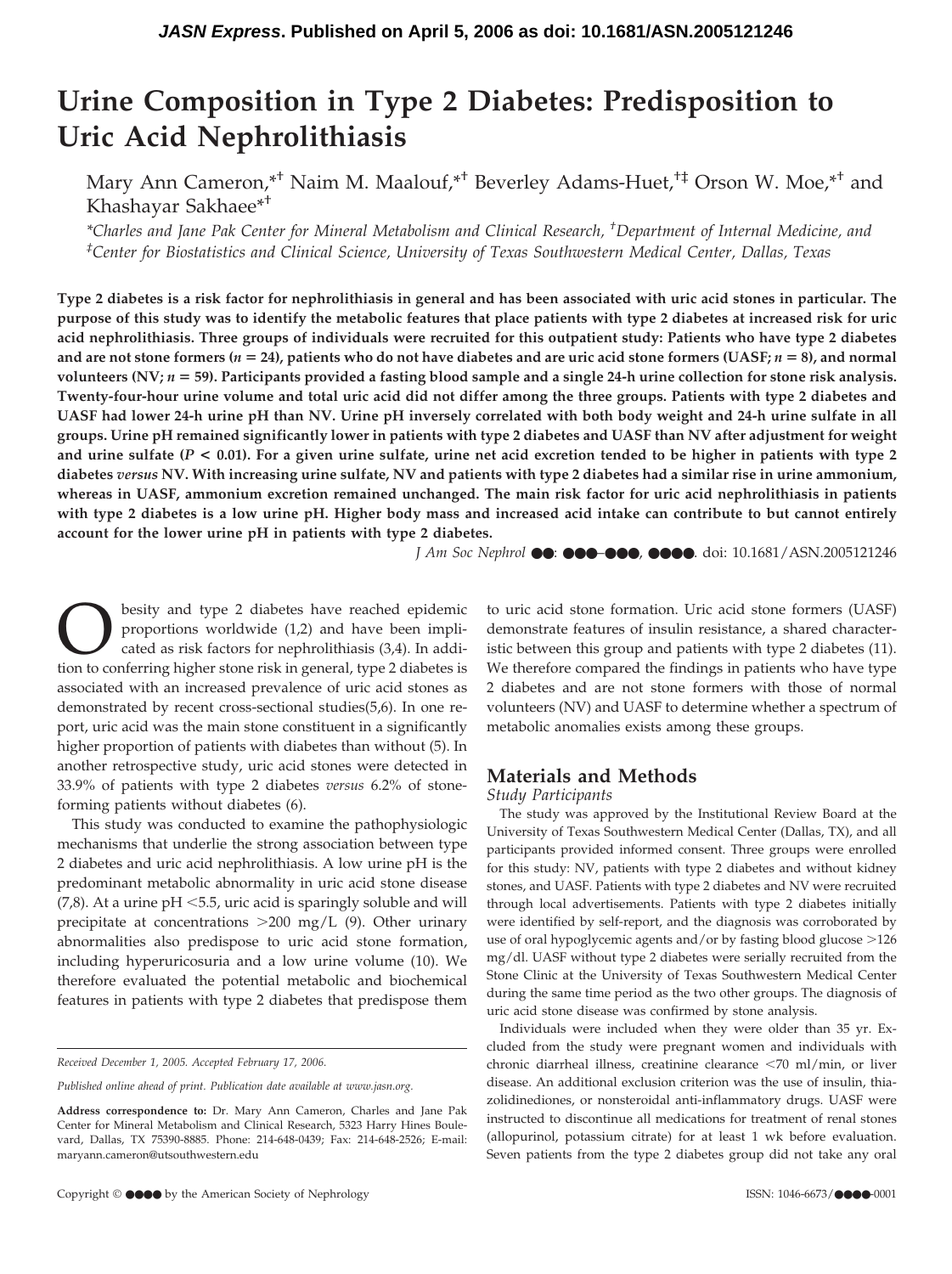hypoglycemic agents, eight took metformin only, two used sulfonylureas alone, and six were taking a combination of a sulfonylurea and metformin.

## *Study Protocol*

This cross-sectional study was conducted in an outpatient setting. Participants maintained their random home diets. Study participants completed a 24-h urine collection, and a fasting blood sample was obtained. Twenty-four-hour urine was collected under mineral oil and was refrigerated or placed in an ice chest. Urinary measurements included total volume, pH, creatinine, uric acid, citrate, sulfate, ammonium, titratable acidity (TA), and bicarbonate. A fasting blood sample was obtained for the measurement of serum electrolytes, creatinine, uric acid, glucose, and insulin. Body weight and height of the participants were obtained at the time of the blood collection.

#### *Analytical Procedures*

Measurements of serum sodium, potassium, chloride, total carbon dioxide, glucose, blood urea nitrogen, uric acid, and creatinine concentrations were obtained as a part of systematic multichannel analysis (using Beckman CX9ALX; Beckman Coulter, Fullerton, CA). Serum insulin was assessed by ELISA (Mercodia Inc., Metuchen, NJ).

Urine pH was measured with a pH electrode. Urinary potassium was assessed by an ion-specific electrode (Beckman Coulter). Uric acid was analyzed by the uricase method using an alkalinized aliquot to prevent precipitation. Urine creatinine and ammonium  $\rm (NH_4^+)$  were measured by the picric acid method and the glutamate dehydrogenase method, respectively. Urine sulfate was determined by ion chromatography. Urine TA was measured directly using the automated burette endpoint titration system (Radiometer, Copenhagen, Denmark). Urine citrate was determined enzymatically using reagents from Boehringer-Mannheim Biochemicals (Indianapolis, IN), and milliequivalents of citrate were calculated from urine pH and a pKa of citrate<sup>2-</sup>/citrate<sup>3-</sup> of 5.6. Urine bicarbonate  $(HCO_3^-)$  was calculated from urine pH and Pco<sub>2</sub>.

Endogenous creatinine clearance was calculated from values for creatinine in fasting serum and 24-h urine samples. Urine net acid excretion (NAE) was calculated as  $(NH_4^+ + TA) - (HCO_3^- +$  citrate), all in milliequivalents. Net gastrointestinal absorption of alkali (NGIA) was calculated as [Urine (Na<sup>+</sup> + K<sup>+</sup> + Ca<sup>2+</sup> + Mg<sup>2+</sup> mEq/d) – (Cl<sup>-</sup> mEq/d +  $1.8 \times PQ_4^{3-}$  mmol/d)], mEq/d as described previously (12). The ratio of urine NAE/sulfate was calculated for all groups.

#### *Statistical Analyses*

The demographic characteristics and biochemical features of the three study groups are presented as mean  $\pm$  SD and were compared using the Kruskal-Wallis test, followed by the Wilcoxon rank sum test. Assessment of correlation between continuous variables was performed using Spearman or Pearson coefficients. Analysis of covariance models were used to adjust for possible confounding factors such as age, weight, gender, creatinine, and sulfate excretion, with data transformations used as needed. Comparison of regression slopes was made with linear models. Because the UASF group contains mostly men, analyses were performed for men only and for the entire group in NV and patients with type 2 diabetes. Because exclusion of women did not alter the results, the data shown throughout this report include both genders.  $P \leq 0.05$  was considered significant. Statistical analyses were performed using SAS 9.1 (SAS Institute, Cary, NC).

## **Results**

## *Demographic Characteristics*

Table 1 shows the demographic characteristics of the study participants. A total of 91 individuals participated in this study: 24 in the type 2 diabetes group, 59 in the NV group, and eight in the UASF group. The mean age was not significantly different between NV and patients with type 2 diabetes; however, the UASF were older. The heights were not statistically different among the three groups. Weight and body mass index were significantly greater in patients with type 2 diabetes compared with NV. Weight in UASF was significantly higher than in NV.

#### *Biochemical Characteristics*

**Blood Profile.** Fasting serum biochemical profiles are shown in Table 2. UASF demonstrated a significantly higher serum uric acid concentration (6.9  $\pm$  1.7 mg/dl) than patients with type 2 diabetes (5.5  $\pm$  1.2 mg/dl) and NV (5.3  $\pm$  1.2 mg/dl). Patients with type 2 diabetes had significantly higher fasting serum glucose compared with the other two groups. Fasting serum insulin was significantly higher in patients with type 2 diabetes (17.3  $\pm$  9.2 mU/L) and UASF (15.2  $\pm$  8.3 mU/L) than in NV (9.1  $\pm$  5.9 mU/L), consistent with greater insulin resistance. Mean serum glycosylated hemoglobin concentration

#### *Table 1.* Characteristics of study participants<sup>a</sup>

|                                   | <b>Study Group</b> |                               |                     |
|-----------------------------------|--------------------|-------------------------------|---------------------|
|                                   | <b>NV</b>          | Patients with Type 2 Diabetes | <b>UASF</b>         |
| No. of participants               | 59                 | 24                            | 8                   |
| Gender $(M/F)$                    | 24/35              | 10/14                         | 7/1                 |
| Race (White/Black/Asian)          | 38/16/5            | 16/8/0                        | 7/1/0               |
| Ethnicity (Hispanic/non-Hispanic) | 2/57               | 5/19                          | 0/8                 |
| Age $(yr)$                        | $49 \pm 8$         | $52 \pm 8$                    | $59 \pm 6^{b,c}$    |
| Height (cm)                       | $168 \pm 10$       | $169 \pm 9$                   | $172 \pm 9$         |
| Weight (kg)                       | $83 \pm 20$        | $94 \pm 19^{\rm d}$           | $96 \pm 15^{\rm b}$ |
| BMI $(kg/m^2)$                    | $29 \pm 6$         | $34 \pm 7^d$                  | $33 \pm 7$          |

<sup>a</sup>Data are mean  $\pm$  SD. BMI, body mass index; NV, normal volunteers; UASF, uric acid stone formers.<br>**b**D < 0.05 ILASE zercus NV

 $P_P < 0.05$  UASF *versus* NV.

 $\mathrm{^{c}P}$  < 0.05 UASF *versus* patients with type 2 diabetes.

*P* 0.05 patients with type 2 diabetes *versus* NV.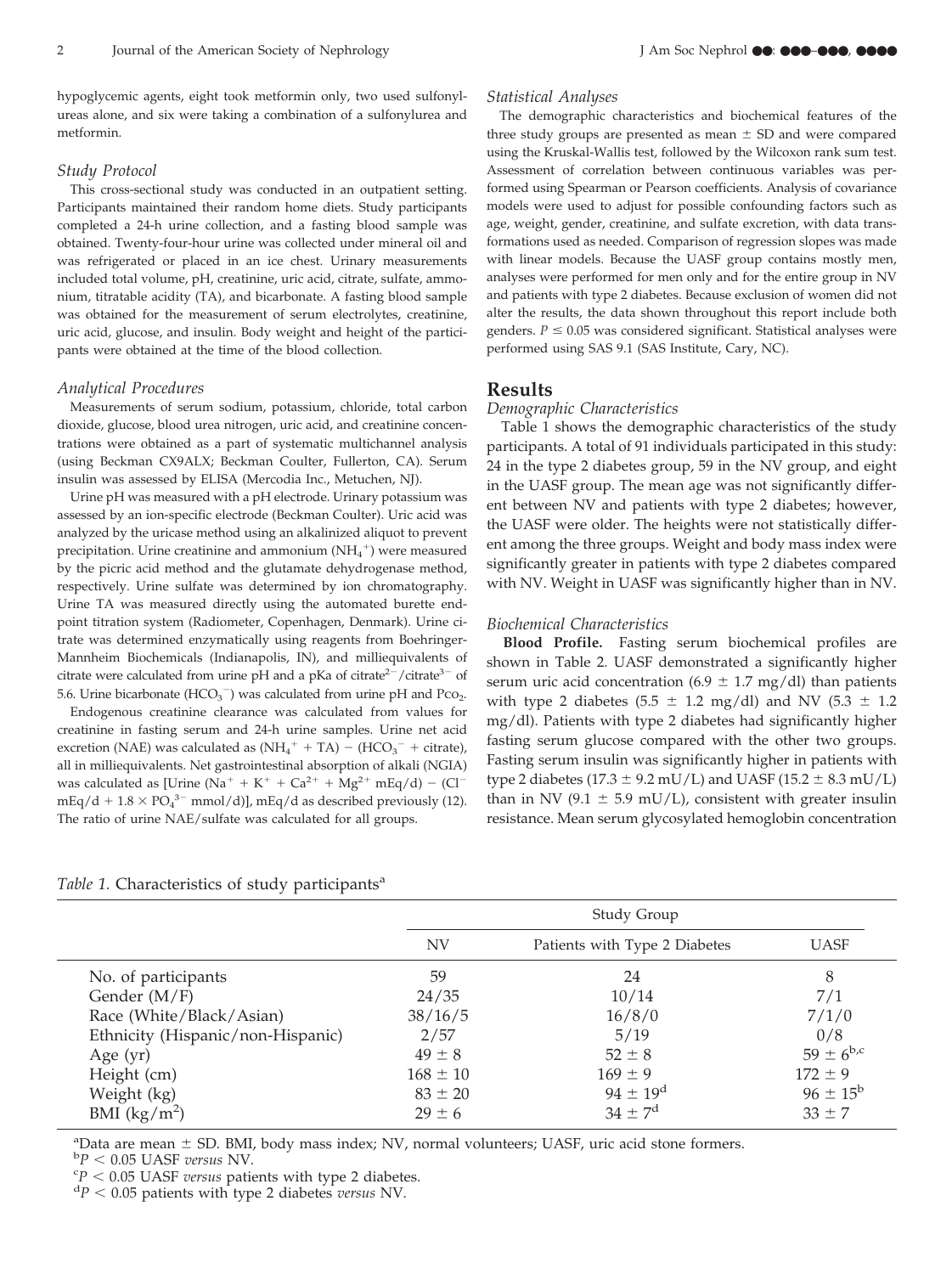## *Table 2.* Fasting serum profile<sup>a</sup>

|                             | Study Group   |                               |                     |
|-----------------------------|---------------|-------------------------------|---------------------|
|                             | <b>NV</b>     | Patients with Type 2 Diabetes | <b>UASF</b>         |
| Creatinine $(mg/dl)$        | $0.9 \pm 0.2$ | $0.9 \pm 0.2$                 | $1.1 \pm 0.2^{b,c}$ |
| Sodium $(mEq/L)$            | $139 \pm 2$   | $137 \pm 2^{d}$               | $140 \pm 4$         |
| Potassium $(mEq/L)$         | $4.2 \pm 0.3$ | $4.4 \pm 0.3^{\rm d}$         | $4.6 \pm 0.6^b$     |
| Chloride $(mEq/L)$          | $107 \pm 3$   | $106 \pm 3$                   | $109 \pm 3$         |
| Bicarbonate $(mEq/L)$       | $27 \pm 2$    | $26 \pm 2$                    | $27 \pm 2$          |
| Uric acid $(mg/dl)$         | $5.3 \pm 1.2$ | $5.5 \pm 1.2$                 | $6.9 \pm 1.7^{b,c}$ |
| Glucose (mg/dl)             | $94 \pm 11$   | $137 \pm 42^d$                | $98 \pm 16^{\circ}$ |
| Insulin $(mU/L)$            | $9.1 \pm 5.9$ | $17.3 \pm 9.2^{\rm d}$        | $15.2 \pm 8.3^b$    |
| Glycosylated hemoglobin (%) | $5.3 \pm 0.5$ | $6.2 \pm 0.8$ <sup>d</sup>    | $5.1 \pm 0.4^c$     |

<sup>a</sup>Data are mean  $\pm$  SD. <sup>a</sup>Data are mean  $\pm$  SD.<br><sup>b</sup>P < 0.05 UASE *versus* 

<sup>p</sup>P < 0.05 UASF *versus* NV.<br><sup>cp</sup> < 0.05 UASE *versus* patie

 $\degree$ *P* < 0.05 UASF *versus* patients with type 2 diabetes.

 $P^dP < 0.05$  patients with type 2 diabetes *versus* NV.

was significantly greater in patients with type 2 diabetes than in NV and UASF (6.2  $\pm$  0.8 *versus* 5.3  $\pm$  0.5 and 5.1  $\pm$  0.4%, respectively). However, the mean glycosylated hemoglobin in patients with type 2 diabetes reflected good glycemic control in most subjects in this group.

**Urine Profile.** Table 3 shows the 24-h urine profiles for the three groups of subjects in the study. Twenty-four-hour urine volume and uric acid did not differ among the three groups.

Twenty-four-hour urine pH in patients with type 2 diabetes  $(5.66 \pm 0.42)$  and UASF  $(5.50 \pm 0.37)$  was significantly lower than in NV (6.05  $\pm$  0.42). Because of the low pH, the urinary undissociated uric acid content was significantly higher in patients with type 2 diabetes (193  $\pm$  107 mg/d) and UASF (195  $\pm$ 82 mg/d) compared with NV (101  $\pm$  75 mg/d). Similarly, the urine concentration of undissociated uric acid was significantly greater in patients with type 2 diabetes (113  $\pm$  82 mg/L) and

|                                                                    | Study Group         |                               |                                 |
|--------------------------------------------------------------------|---------------------|-------------------------------|---------------------------------|
|                                                                    | <b>NV</b>           | Patients with Type 2 Diabetes | <b>UASF</b>                     |
| Total volume $(L/d)$                                               | $2.1 \pm 1.1$       | $2.2 \pm 1.2$                 | $1.7 \pm 0.6$                   |
| Total uric acid (mg/d)                                             | $500 \pm 155$       | $580 \pm 224$                 | $527 \pm 227$                   |
| pH                                                                 | $6.05 \pm 0.42$     | $5.66 \pm 0.42^b$             | $5.50 \pm 0.37^c$               |
| Undissociated uric acid (mg/d [median])                            | $101 \pm 75(77)$    | $193 \pm 107 \,(188)^{b}$     | $195 \pm 82$ (178) <sup>c</sup> |
| Undissociated uric acid concentration<br>$(mg/L \text{ [median]})$ | $63 \pm 52(44)$     | $113 \pm 82 (86)^{b}$         | $124 \pm 50$ (136) <sup>c</sup> |
| Sulfate $(mEq/d)$                                                  | $37 \pm 13$         | $45 \pm 18^{\rm b}$           | $39 \pm 13$                     |
| Potassium (mEq/d)                                                  | $60 \pm 22$         | $63 \pm 19$                   | $65 \pm 24$                     |
| $NGIA$ (mEq/d)                                                     | $33 \pm 21$         | $32 \pm 25$                   | $28 \pm 32$                     |
| Creatinine clearance (ml/min)                                      | $117 \pm 26$        | $126 \pm 27^{\rm b}$          | $113 \pm 22$                    |
| Ammonium $(mEq/d)$                                                 | $29 \pm 14$         | $36 \pm 17$                   | $27 \pm 17$                     |
| Titratable acidity (mEq/d)                                         | $25 \pm 12$         | $34 \pm 15^{\rm b}$           | $36 \pm 13^{\rm d}$             |
| Citrate $(mEq/d)$                                                  | $11 \pm 4$          | $11 \pm 5$                    | $7 \pm 3^{c,e}$                 |
| Bicarbonate (mEq/d [median])                                       | $4.7 \pm 5.5$ (2.9) | $1.8 \pm 3.1$ $(1.2)^{b}$     | $2.2 \pm 5.4$ (0) <sup>c</sup>  |
| $NAE$ (mEq/d)                                                      | $39 \pm 27$         | $56 \pm 29^{\rm b}$           | $53 \pm 30$                     |
| NAE/sulfate                                                        | $1.03 \pm 0.59$     | $1.33 \pm 0.39^f$             | $1.50 \pm 0.91$                 |

|  | Table 3. 24-hour urine profile <sup>a</sup> |  |  |
|--|---------------------------------------------|--|--|
|--|---------------------------------------------|--|--|

<sup>a</sup>Data are mean ± SD, except when otherwise indicated. NAE, net acid excretion; NGIA, net gastrointestinal absorption of alkali.

 $P^{\text{b}}P$  < 0.05 patients with type 2 diabetes *versus* NV.

 $\mathrm{^{c}P}$  < 0.05 UASF *versus* NV.

 ${}^{d}P = 0.054$  UASF *versus* NV.

 $P < 0.05$  UASF *versus* patients with type 2 diabetes.

 ${}^{\text{f}}P = 0.09$  patients with type 2 diabetes *versus* NV.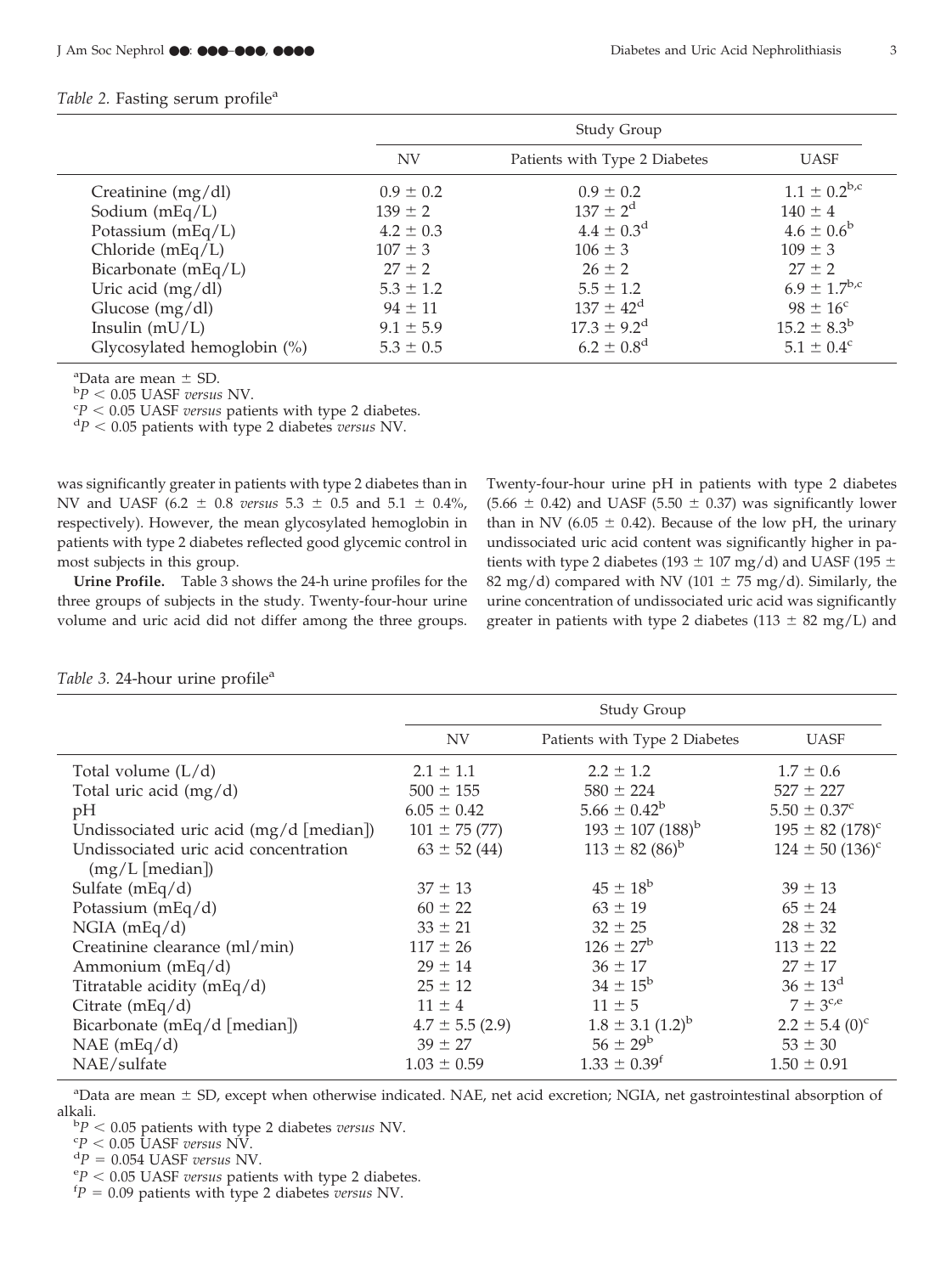UASF (124  $\pm$  50 mg/L) compared with NV (63  $\pm$  52 mg/L). Twenty-four-hour urine sulfate excretion was higher in patients with type 2 diabetes (45  $\pm$  18 mEq/d) than in NV (37  $\pm$  13 mEq/d), with an intermediate value in the UASF (39  $\pm$  13 mEq/d). Urine potassium and NGIA were not significantly different among the three groups. None of the groups had impaired kidney function.

NAE was significantly higher in patients with type 2 diabetes  $(56 \pm 29 \text{ mEq/d})$  than in NV  $(39 \pm 27 \text{ mEq/d}; P \le 0.05)$ . The mean 24-h urine ammonium excretion was not different among the groups. Urine TA was significantly greater in patients with type 2 diabetes (34  $\pm$  15 mEq/d) and UASF (36  $\pm$  13 mEq/d) *versus* NV (25  $\pm$  12 mEq/d).

## *Determinants of Urine pH and NAE*

To determine the effect of body weight on urine pH, we plotted these two variables in the three groups (Figure 1). An inverse relationship between body weight and urine pH was observed in all groups. Although the slopes were similar among the three groups, the adjusted means were significantly lower in UASF and patients with type 2 diabetes than in NV. After controlling for body weight, urine pH remained significantly lower in patients with type 2 diabetes and UASF compared with NV  $(P = 0.011)$ .

We also evaluated the effect of dietary acid intake on urine pH (Figure 2). In all groups, an inverse relationship was demonstrated between urine pH and urine sulfate, an indirect measure of dietary acid load. For any given urine sulfate, urine pH was lowest in UASF, highest in NV, and intermediate in patients with type 2 diabetes (Figure 2). When adjusted for urine sulfate, urine pH in patients with type 2 diabetes and UASF



*Figure 1.* Twenty-four-hour urine pH *versus* body weight. An inverse relationship between body weight and urine pH was observed in all groups. Urine pH was significantly lower in patients with type 2 diabetes (DM;  $\bullet$ ) and uric acid stone formers (UASF;  $\triangle$ ) compared with normal volunteers (NV;  $\diamond$ ) after controlling for body weight using analysis of covariance models ( $P < 0.01$ ). Individual data points are shown as symbols with regression lines for each group.



*Figure 2.* Twenty-four-hour urine pH *versus* 24-h urine sulfate. An inverse relationship between urine sulfate and urine pH was observed in all groups. Urine pH remained significantly lower in patients with type 2 diabetes  $(\bullet)$  and UASF ( $\triangle$ ) compared with NV  $(\Diamond)$  after controlling for urine sulfate using analysis of covariance models ( $P < 0.005$ ). Individual data points are shown as symbols with regression lines for each group.

was significantly lower than that in NV ( $P = 0.0026$  and  $P =$ 0.0023, respectively). In multivariable analysis, urine pH remained significantly lower in patients with type 2 diabetes and UASF than in NV after adjustment for differences in weight, creatinine clearance, and urine sulfate ( $P < 0.05$ ). In addition to variation in body weight, renal function, and dietary acid intake, other factors may be responsible for differences in urine pH among the three groups. We therefore compared urine NAE and its components with respect to dietary acid load. The ratio of NAE/sulfate tended to be higher in patients with type 2 diabetes (1.33  $\pm$  0.39) and UASF (1.50  $\pm$  0.91) compared with NV (1.03  $\pm$  0.59; Table 3).

Figure 3 depicts the relationships of urine NAE and its components to dietary acid intake. For a given urine sulfate, urine NAE tended to be higher in patients with type 2 diabetes *versus* NV ( $P = 0.07$  and  $P = 0.04$  when adjusted for gender; Figure 3A). Urine ammonium was virtually identical between patients with type 2 diabetes and NV (Figure 3B). However, in UASF, urine ammonium excretion was not increased by higher dietary acid load, indicating a different pattern of renal  $\mathrm{NH}_4^+$  excretory response compared with patients with type 2 diabetes and NV (Figure 3B). More of the excreted acid appeared in the form of TA in UASF and patients with type 2 diabetes (Figure 3C). Controlling for urine sulfate excretion, urine TA was higher in UASF than in NV ( $P = 0.006$ ). The regression slopes of the three groups were not statistically different (Figure 3C).

#### **Discussion**

The goal of this investigation was to evaluate which abnormalities place patients with type 2 diabetes at greater risk for uric acid nephrolithiasis. To our knowledge, this is the only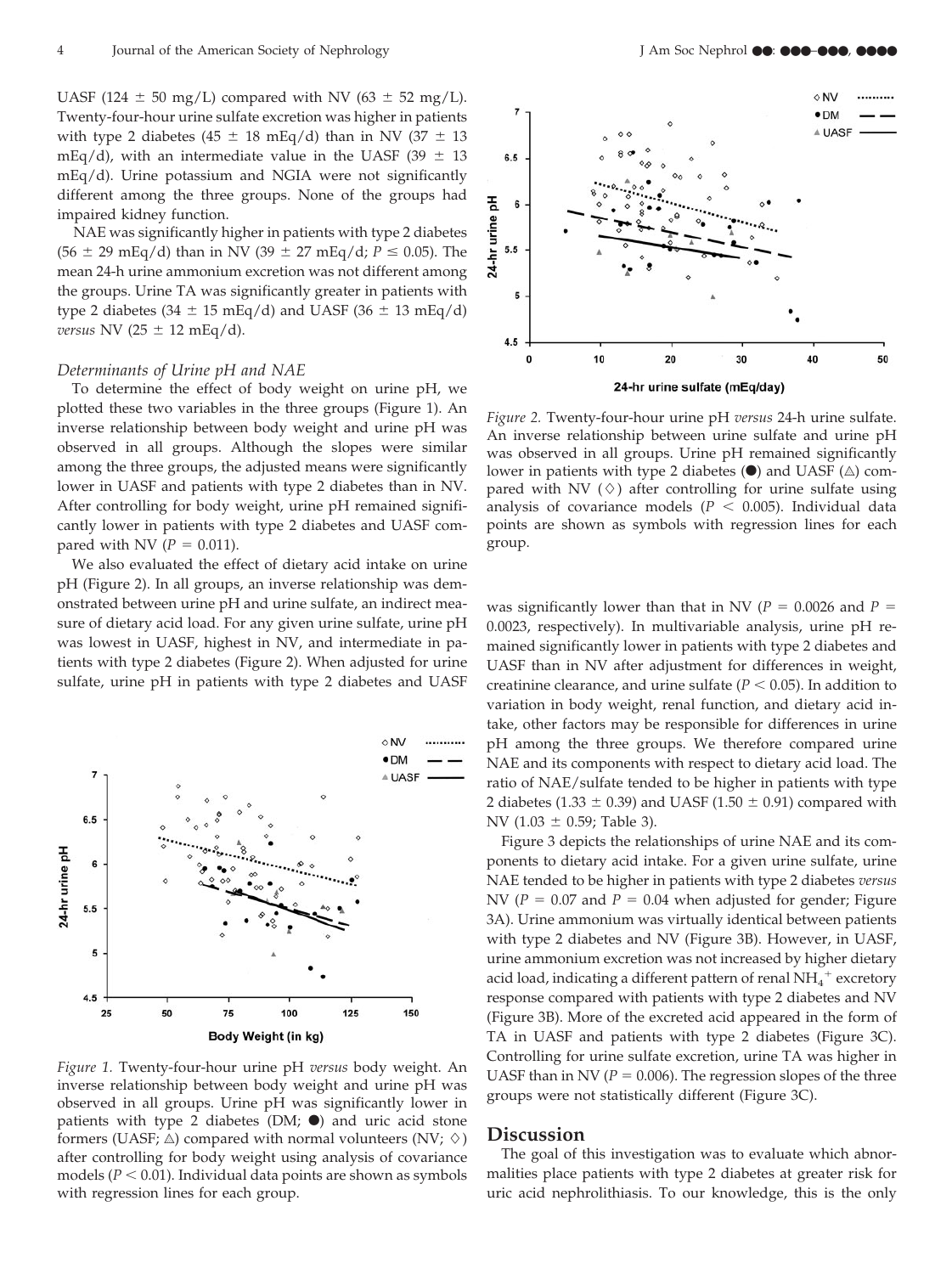

*Figure 3.* Twenty-four-hour urine net acid excretion (NAE; A) ammonium (B), and titratable acidity (TA; C) *versus* 24-hour urine sulfate. For a given urine sulfate, urine NAE tended to be higher in patients with type 2 diabetes *versus* NV (A). Urine ammonium was virtually identical between patients with type 2 diabetes and NV. In UASF, urine ammonium excretion was not altered by higher dietary acid load (B). More of the excreted acid appeared in the form of TA in UASF and patients with type 2 diabetes (C). Controlling for urine sulfate excretion, urine TA was higher in UASF than in NV ( $P = 0.006$ ) using analysis of covariance models. In C, the regression slopes of the three groups were not statistically different when compared using linear models. Individual data points are shown as symbols with regression lines for each group.

study to examine urinary biochemical characteristics in non– stone-forming patients with type 2 diabetes. The primary risk factor identified in patients with type 2 diabetes was a low urine pH, a typical finding in uric acid nephrolithiasis (7). This feature seems to be shared between UASF and some patients with type 2 diabetes, suggesting a common underlying pathophysiologic abnormality. In addition, both UASF and patients with type 2 diabetes demonstrated obesity and hyperinsulinemia, which are characteristics of insulin resistance and the metabolic syndrome. When compared with individuals without diabetes, the acidic urine was not entirely explained by differences in body weight, kidney function, or dietary acid intake.

A low urine pH  $(\leq 5.5)$  is the single most important and invariant finding in patients with idiopathic uric acid stone disease (10). This acidic urinary environment promotes the precipitation of poorly soluble uric acid, leading to stone formation. The two other risk factors that predispose to uric acid nephrolithiasis are low urine volume and hyperuricosuria, although the latter is an uncommon finding in idiopathic UASF (7). The urine volume and uric acid excretion in patients with type 2 diabetes did not differ from NV, but urine pH was markedly lower. As a result of this more acidic urine, patients with type 2 diabetes had a significantly greater urinary content and concentration of undissociated uric acid, approaching the levels seen in UASF (Table 3).

Urine pH correlates inversely with body weight in a crosssectional study of kidney stone formers (13). Higher body weight is also linked to insulin resistance (14), which may be responsible for the more acidic urine in heavier individuals (11). However, the association between body weight and urine pH has not been reported in non–stone-forming individuals. Our evaluation found a similar relationship in NV and patients with type 2 diabetes as well as in UASF (Figure 1), further indicating the importance of body weight as a determinant of urine pH. However, using covariate analysis, we found urine pH in patients with type 2 diabetes and UASF to be significantly more acidic than in NV after controlling for body weight. This suggests that factors other than body weight account for the lower urine pH in patients with type 2 diabetes and UASF.

Additional factors that are associated with low urine pH include older age, impaired renal function, and greater dietary acid intake (15–18). Age was not different between patients with type 2 diabetes and NV. Although creatinine clearance was significantly higher in patients with type 2 diabetes than in NV, no relationship was seen between creatinine clearance and urine pH in either group. In addition, the difference in urine pH between patients with type 2 diabetes and NV remained significant when adjusted for creatinine clearance. At this time, the implications of the higher creatinine clearance on urine acidification are unknown and require further investigation.

To determine the impact of dietary factors on urine pH, we measured urine potassium and calculated NGIA as indicators of dietary alkali. These two variables did not differ among the three groups; therefore, it is unlikely that the higher pH in NV is secondary to greater dietary alkali intake. We also measured urine sulfate, an indicator of dietary acid load. On the basis of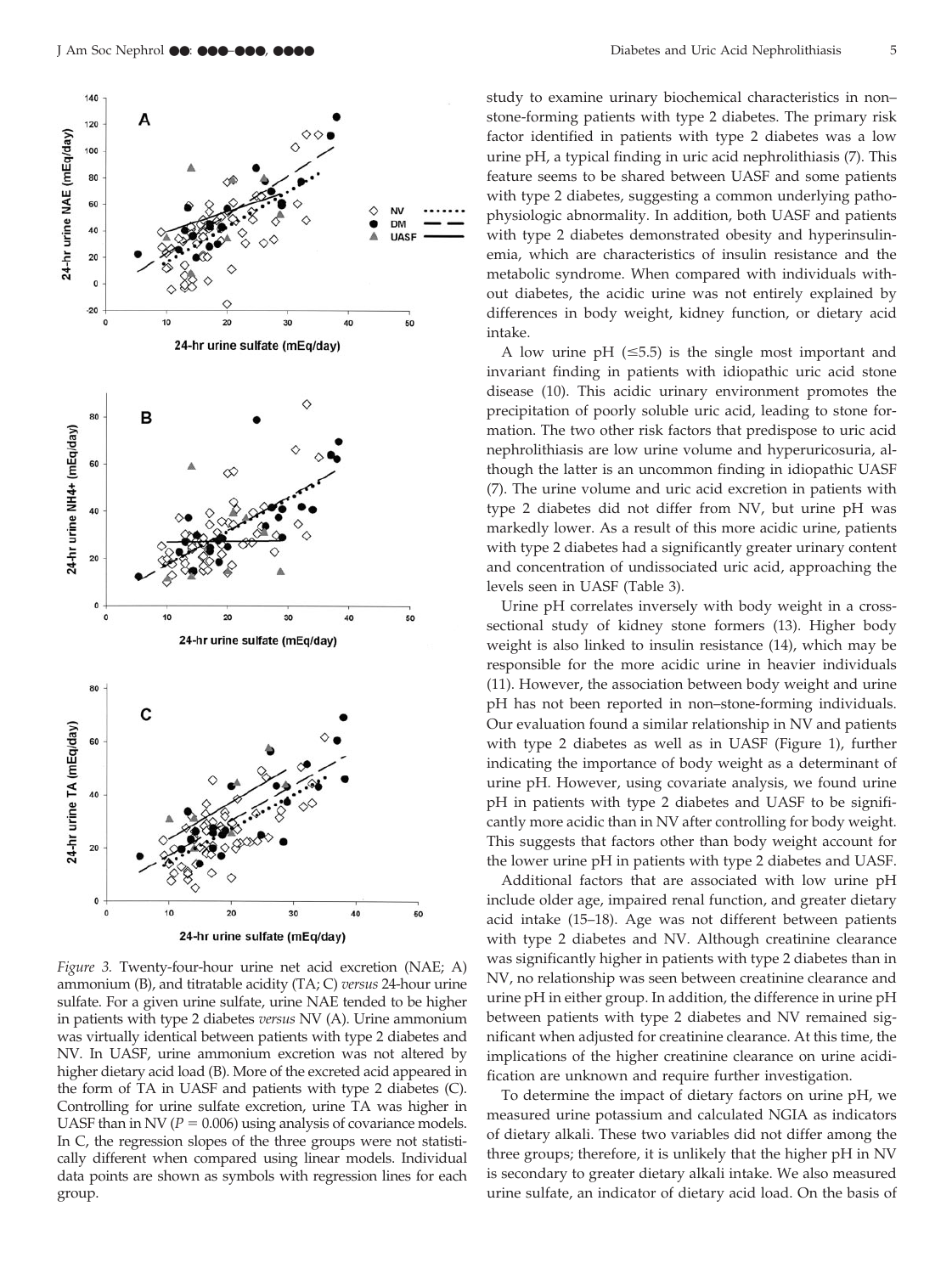a random outpatient diet, patients with type 2 diabetes seem to consume more dietary acid, which can account partially for the lower urinary pH. To determine whether low urine pH in patients with type 2 diabetes is due to the differential effect of animal protein intake, we controlled for urine sulfate (Figure 2). Urine pH adjusted for urine sulfate remained significantly lower in patients with type 2 diabetes compared with NV. A multivariate analysis was performed to evaluate the combined effect of known determinants on urine pH. After controlling for body weight, creatinine clearance, urine sulfate, and age, urine pH still was significantly lower in patients with type 2 diabetes than in NV (5.65 *versus* 6.01;  $P = 0.001$ ). Neither body weight nor dietary acid load in isolation or in combination can account completely for the lower urinary pH in patients with type 2 diabetes and UASF.

The primary buffer in the urine is ammonium; other buffers, including phosphate and various organic anions, are collectively referred to as titratable acids. The low urine pH in UASF has been attributed to relative ammonium deficiency. When UASF were studied in a highly controlled inpatient setting, they demonstrated a lower  $NH_4^+/NAE$  ratio and a much blunted ammoniagenic response to an acute oral acid load (8). Our outpatient study confirmed these findings in UASF who were on random *ad libitum* diets and demonstrated blunted urine $\mathrm{NH}_4^+$  excretion in response to higher dietary acid intake (Figure 3B). In contrast, urine  $\mathrm{NH_4}^+$  for a given sulfate did not differ between patients with type 2 diabetes and NV (Figure 3B). This result suggests that patients with type 2 diabetes, unlike UASF, are able to augment their  $\mathrm{NH_4}^+$  excretion in the face of a greater dietary acid load. A previous study demonstrated that an acute insulin infusion increased urine ammonium excretion in normal individuals but not in UASF (11). These results suggest that impaired  $NH_4^+$  excretion is a renal manifestation of insulin resistance. In our current study, urine  $NH_4^+$  increased in relation to sulfate and NAE to a similar degree in insulin-sensitive (NV) and -resistant (patients with type 2 diabetes) non–stone formers. Although seemingly contradictory, the results from these two studies cannot be compared directly because the  $NH_4^+$  response to an acute insulin infusion was not evaluated in this study. No available studies have examined differences in renal acidification response to acute *versus* chronic hyperinsulinemia.

In addition to the lower urine pH, patients with type 2 diabetes and UASF had greater NAE than NV. Furthermore, they exhibited a higher ratio of NAE/sulfate (Table 3), suggesting greater acid excretion that is independent of diet. This higher NAE in patients with type 2 diabetes and UASF can be attributed partially to increased TA excretion seen over a wide range of urine sulfate (Table 3, Figure 3C). Greater TA in UASF was described in previous reports (8,11). Mechanisms that are responsible for increased TA and NAE in patients with type 2 diabetes and UASF are unknown. However, it is conceivable that insulin resistance accounts for increased production of organic acids. Plasma lactate has been reported to be higher in patients with type 2 diabetes (19), likely as a result of altered glucose metabolism causing increased lactate production (20). Therefore, urinary lactate may contribute to the greater TA in UASF and patients with type 2 diabetes. Moreover, there may be other, unidentified anions in the urine of these two groups that contribute to their acidic urine.

This study evaluated individuals in an outpatient setting, while they consumed their home diets. Although this method precludes elimination of dietary confounders, it reflects patients with type 2 diabetes in their usual environment and indicates which factors may be responsible for their increased risk for uric acid nephrolithiasis. These results should be confirmed in a controlled setting with fixed dietary sulfate and where a discrete dietary acid load can be provided. A limitation of this report was the small number of UASF included. However, the biochemical characteristics of UASF from this study are consistent with findings from previous reports (7,8,11).

In this study, the urinary content of undissociated uric acid was similar in patients with type 2 diabetes and UASF (Table 3), although the majority of patients with type 2 diabetes do not form kidney stones. The additional risk of stone formation in UASF remains to be defined, although it may be due to differences in urinary inhibitors such as glycosaminoglycans (21) and/or crystal adhesion (22). Such factors were not evaluated specifically in this report.

## **Conclusion**

This study demonstrates that, in patients with type 2 diabetes, the main risk factor for uric acid nephrolithiasis is a low urine pH. This acidic urine may be due, in part, to higher body weight and higher acid intake. However, the lower urine pH in patients with type 2 diabetes persists after correction for age, body weight, creatinine clearance, and dietary factors. In contrast to UASF, impaired ammonium excretion alone does not explain the acidic urine in patients with type 2 diabetes. These findings suggest that other factors that are associated with type 2 diabetes or insulin resistance account for the low urine pH in this population.

## **Acknowledgments**

This study was supported by the National Institutes of Health (R01- 48482, P01-DK20543 and M01-RR00633) and the National Kidney Foundation.

We thank Dr. Margaret Pearle for referring patients with uric acid nephrolithiasis and acknowledge the expertise of the nursing staff (specifically Sharon Haynes and Carolyn Griffith) of the General Clinical Research Center at the University of Texas Southwestern Medical Center.

Part of this work was presented at the 100th meeting of the American Urological Association; May 24, 2005; San Antonio, TX.

## **References**

- 1. King H, Aubert RE, Herman WH: Global burden of diabetes, 1995–2025: Prevalence, numerical estimates, and projections. *Diabetes Care* 21: 1414 –1431, 1998
- 2. Hedley AA, Ogden CL, Johnson CL, Carroll MD, Curtin LR, Flegal KM: Prevalence of overweight and obesity among US children, adolescents, and adults, 1999 –2002. *JAMA* 291: 2847–2850, 2004